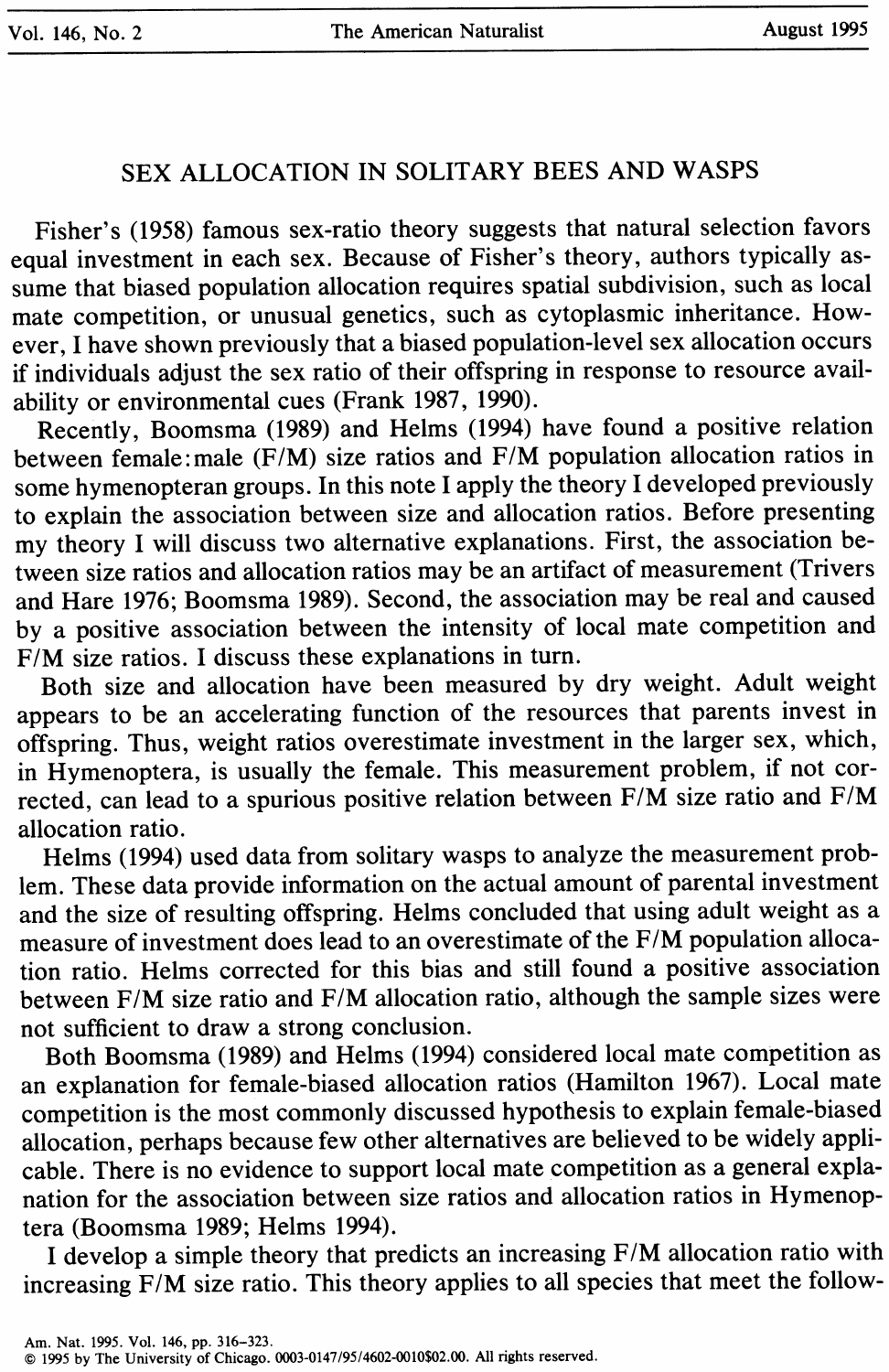ing conditions. First, the sex of offspring is controlled according to available resources. Second, the resources that can be used for one offspring are (mostly) unavailable for other offspring. Third, the relation between investment and fitness is not strongly accelerating. These assumptions match many parasitoids very closely and probably apply to many solitary bees and wasps. I will consider these assumptions more carefully later.

## THE MODEL

My derivation follows closely the approach in a previous article (Frank 1987, sec. 3). Let x be the amount of resource available to invest in a particular offspring. The probability distribution for  $x$  is  $h(x)$ . The relation between investment in males and male fitness follows the curve  $f(x)$ . The relation between investment in females and female fitness follows the curve  $g(x)$ .

I assume that female offspring are favored when resources are relatively abundant (high  $x$ ) and male offspring are favored when resources are relatively scarce. This pattern is commonly observed in solitary Hymenoptera (Charnov 1982) and is explained by the Trivers-Willard theory (Trivers and Willard 1973) for conditional adjustment of sex ratio in response to parental resources. At equilibrium there is a value  $\lambda = x$  where the switch from males to females occurs. This switch point is obtained by solving (Frank 1987)

$$
\frac{f(\lambda)}{\int_0^{\lambda} f(y)h(y)dy} = \frac{g(\lambda)}{\int_{\lambda}^1 g(y)h(y)dy}
$$

This equation is based on the requirement that, at equilibrium, the value of a male at the switch,  $f(\lambda)$ , divided by the average value of all males in the population, must equal the value of a female at the switch,  $g(\lambda)$ , divided by the average value of all females in the population. The equation holds for any functional forms of  $h(x)$ ,  $f(x)$ , and  $g(x)$  whenever, at equilibrium, males are made below  $\lambda$  and females are made above  $\lambda$ .

To solve this equation specific assumptions are needed for  $h(x)$ ,  $f(x)$ , and  $g(x)$ . I assume that the probability distribution for x is proportional to  $h(x) = x^{a-1}$  $(1 - x)^{a-1}$ , where x varies between zero and one. The parameter *a* controls the shape of the distribution (see fig. 1). I chose this distribution because it has a variety of shapes to describe resource distribution and, because  $x$  is bounded between zero and one, the distribution is analytically compatible with allocation expressed as a fraction of the total resources devoted to a particular sex.

I assume that the relation between investment in males and male fitness follows the curve  $f(x) = x^r$  and the relation for females follows the curve  $g(x) = x^s$ . The values of *r* and s determine the rate of returns for additional allocation to males and females, respectively. Some examples of how *r* controls the shape of the male return curve are shown in figure 2.

The equilibrium equation can be solved numerically for  $\lambda$  when given values for the three parameters,  $r$ ,  $s$ , and  $a$ . For simplicity, I set  $s = 1$ , implying linear returns on female investment. My analyses suggest that it is the difference be-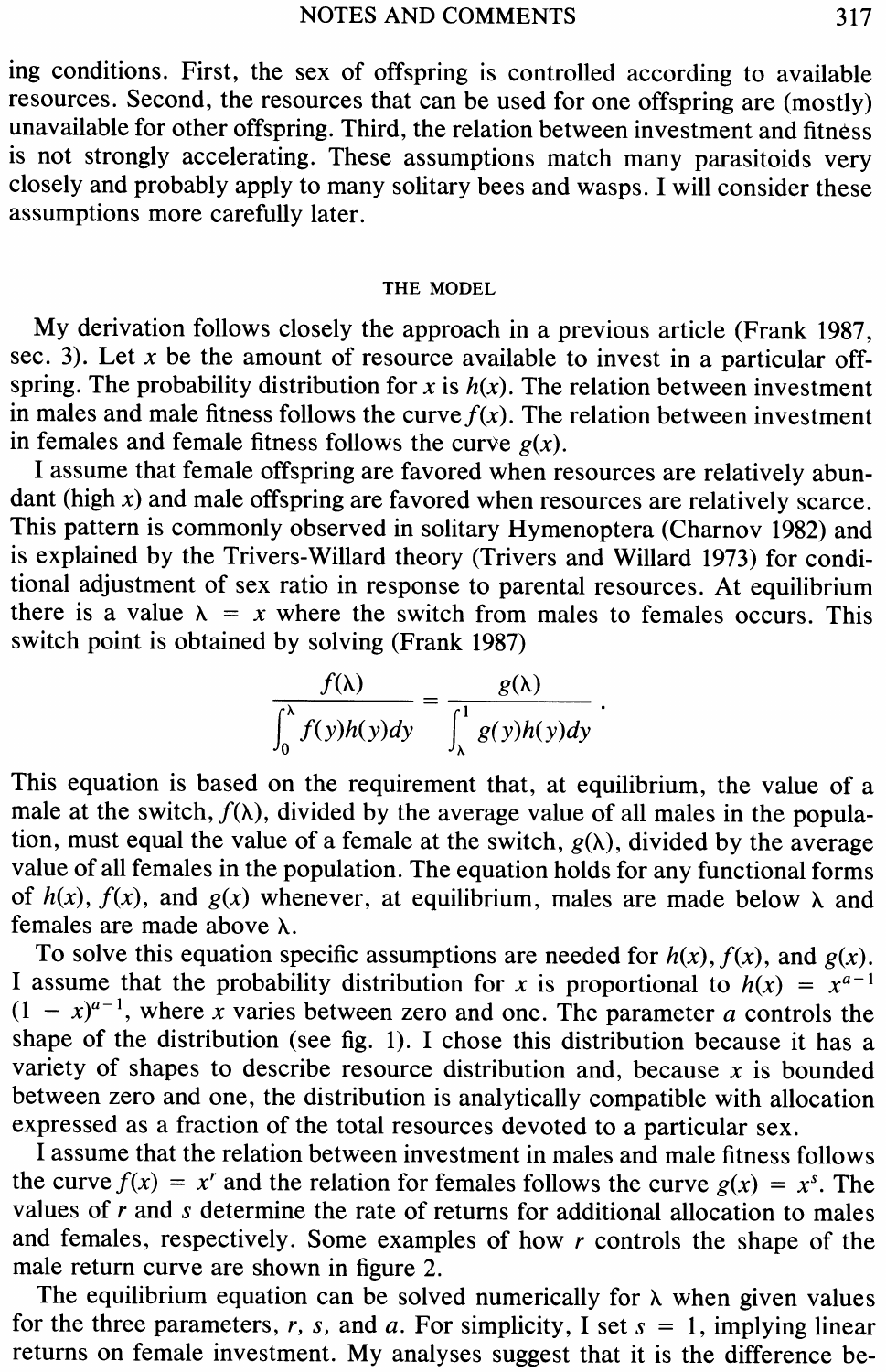

FIG. 1.—A, The distribution of resources available for investment in offspring. The curves show the beta distribution,  $\{[\Gamma(a + b)]/[\Gamma(a)\Gamma(b)]\}x^{a-1}(1 - x)^{b-1}$ , where  $\Gamma(\ )$  is the gamma function and I have assumed that  $a = b$ . B, The shape of the relation between investment and fitness, where  $f(x) = x^r$ .



2.—Predicted size ratio versus allocation ratio. A, Changes with different distributions of resources as the parameter *a* varies (see fig. 1A). The numbers above each point show different values of  $a$ . Returns are linear for females,  $s = 1$ , and diminishing for males with  $r = 0.7$ . *B*, Changes with different rates of diminishing returns for male investment. The numbers next to each point show different values of *r* (see fig. *1B).* Returns are linear for females,  $s = 1$ , and the distribution of resources is constant with  $a = 2$ .

tween *r* and *s* that controls the patterns I describe below, subject to the constraint that  $r < 1$  and that  $r < s < C$ , where C varies between one and approximately two depending on the value of  $r$ . For each value of  $r$ , the value of  $C$  can be determined by numerical analysis. The particular values of C are not important because *s* is unlikely to be greater than one, that is, returns on female investment are unlikely to be rapidly accelerating. The assumption that  $r < s$  causes males to be favored when offspring will be small and females to be favored when offspring will be large.

I assume that the relation between investment and body size is  $x<sup>k</sup>$  for both males and females. If  $k = 1$ , then investment and size are equivalent. Size dimor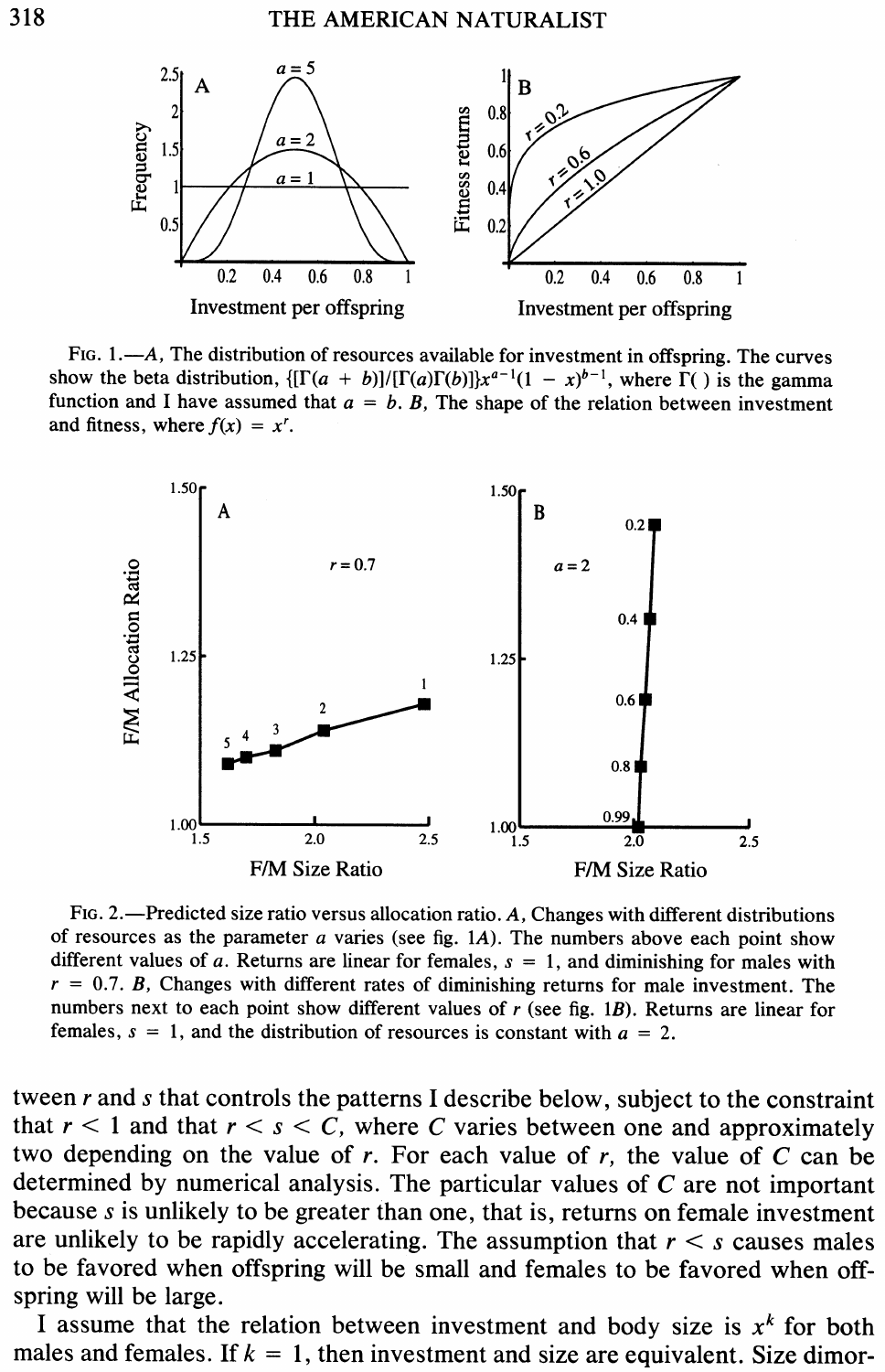phisms become increasingly exaggerated as *k* increases from one, but *k* has no effect on the allocation ratio. Thus any trend between the F/M size ratio and the F/M allocation ratio can be seen clearly with  $k = 1$ . I present the following definitions with *k* present but assume that  $k = 1$  in all numerical analyses.

With the definition

$$
H(a, k, z) = \int_0^z y^k h(y) dy = \int_0^z y^k y^{a-1} (1 - y)^{a-1} dy,
$$

we can write the definitions for average size:

Female size =  $[H(a, k, 1) - H(a, k, \lambda)] / [H(a, 0, 1) - H(a, 0, \lambda)]$ Male size =  $H(a, k, \lambda)/H(a, 0, \lambda)$ ,

where the numerators are proportional to the total size of individuals and the denominators are proportional to the total number of individuals. Similarly, for allocation,

Female allocation = 
$$
[H(a, 1, 1) - H(a, 1, \lambda)]/H(a, 1, 1)
$$
   
\nMale allocation =  $H(a, 1, \lambda)/H(a, 1, 1)$ .

Numerical analyses demonstrate the positive relation between size and allocation ratios. There are two parameters: *a* controls the shape of the distribution of resources (fig. 1A), and *r* controls the shape of returns on male investment (fig. *1B).* I have assumed the returns on female investment are linear, *s =* 1, as is the relation between investment and size,  $k = 1$ .

Figure 2A shows that the distribution of resources, controlled by *a,* determines size ratios. As the variation in resources rises (decreasing *a),* the size ratio increases rapidly. The variation in the resource distribution has relatively little effect on the allocation ratio. Figure  $2B$  shows that the relation between returns and investment, controlled by *r,* determines allocation ratios. As returns on male investment diminish more rapidly (smaller *r),* the allocation ratio becomes increasingly female biased. The rate of returns on investment has relatively little effect on size ratios. Changes in either the resource distribution or the rate of returns on investment cause a positive association between size ratios and allocation ratios.

I provide a brief intuitive explanation for the positive association between size and allocation ratios when there are changes in the rates of returns,  $f(x)$  and  $g(x)$ , and a fixed resource distribution,  $h(x)$ . I then turn to the biological significance of the models.

Figure 2B shows that small increases in the F/M size ratio are associated with large increases in the F/M allocation ratio when the resource distribution is held constant. This pattern is explained in figure 3 for arbitrary functional forms of  $h(x)$ ,  $f(x)$ , and  $g(x)$ . Initially, mothers produce a son whenever the resources available are less than  $\lambda$  and a daughter when resources are greater than  $\lambda$ . The total allocation to males is the proportion of the area under the resource curve below the point  $\lambda$ , weighted by resource level—that is,  $\int_0^{\lambda} yh(y)dy/\int_0^1 yh(y)dy$ . Total allocation to females is the proportion of the area under the resource curve above the point  $\lambda$ , weighted by resource level,  $\int_{\lambda}^{1} yh(y)dy/\int_{0}^{1} yh(y)dy$ . If sizes of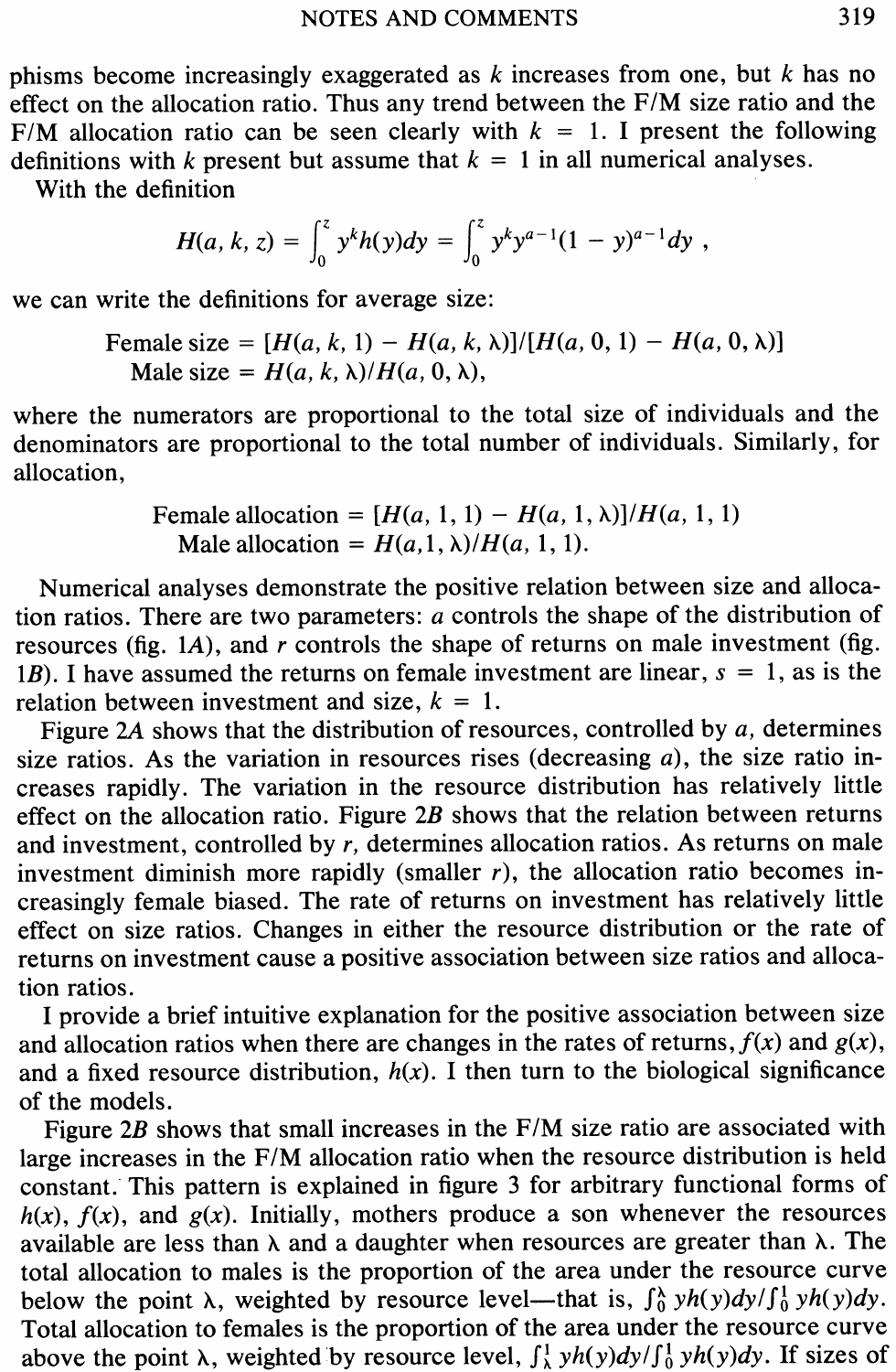

FIG. 3.—Change in switch point,  $\lambda$ , causes change in F/M allocation ratio and F/M size ratio.

offspring are proportional to resources available, then average male size is the average of the resources allocated to males,  $\int_0^{\lambda} yh(y)dy/\int_0^{\lambda} h(y)dy$ . Similarly, average female size is the average of the resources allocated to females,  $\int_{\lambda}^{1} yh(y)dy/$  $\int_{\lambda}^{1} h(y) dy$ .

When the resource distribution  $h(x)$  is fixed, an increase in female allocation occurs when smaller individuals are made into females, that is, the switch point  $\lambda$  is lowered to a new value  $\lambda'$ . The switch point changes for fixed resource distribution whenever there is a change in the male or female return curves,  $f(x)$  or  $g(x)$ . The particular changes in these return curves are not important for understanding the qualitative pattern of association between size ratios and allocations ratios.

After a change in  $\lambda$  to  $\lambda'$ , shown in figure 3, female allocation is the weighted area under the upper region of the curve, from  $\lambda$  to 1, plus the shaded region between  $\lambda'$  and  $\lambda$ . Male allocation is now the weighted area between 0 and  $\lambda'$ , males having lost the resources between  $\lambda'$  and  $\lambda$ . The F/M allocation ratio increases rapidly as the size of the shaded region between  $\lambda'$  and  $\lambda$  increases.

The change from  $\lambda$  to  $\lambda'$  also affects the F/M size ratio. Females have added a relatively smaller class of individuals *(shaded region)* to their distribution, and males have lost a relatively larger class of individuals from their distribution. This difference in relative size occurs because females are larger than males, so the middle-sized individuals in the shaded region are either small females or large males.

The addition of relatively small females reduces the average size of females; the loss of relatively large males reduces the average size of males. The proportional reduction in male size is usually greater than the reduction in female size, since adding a relatively small size class typically has less effect on average size than losing a relatively large size class. A numerical example is shown in figure 4. In that figure there are five discrete patch types, each with resource level of 1, 2, 3,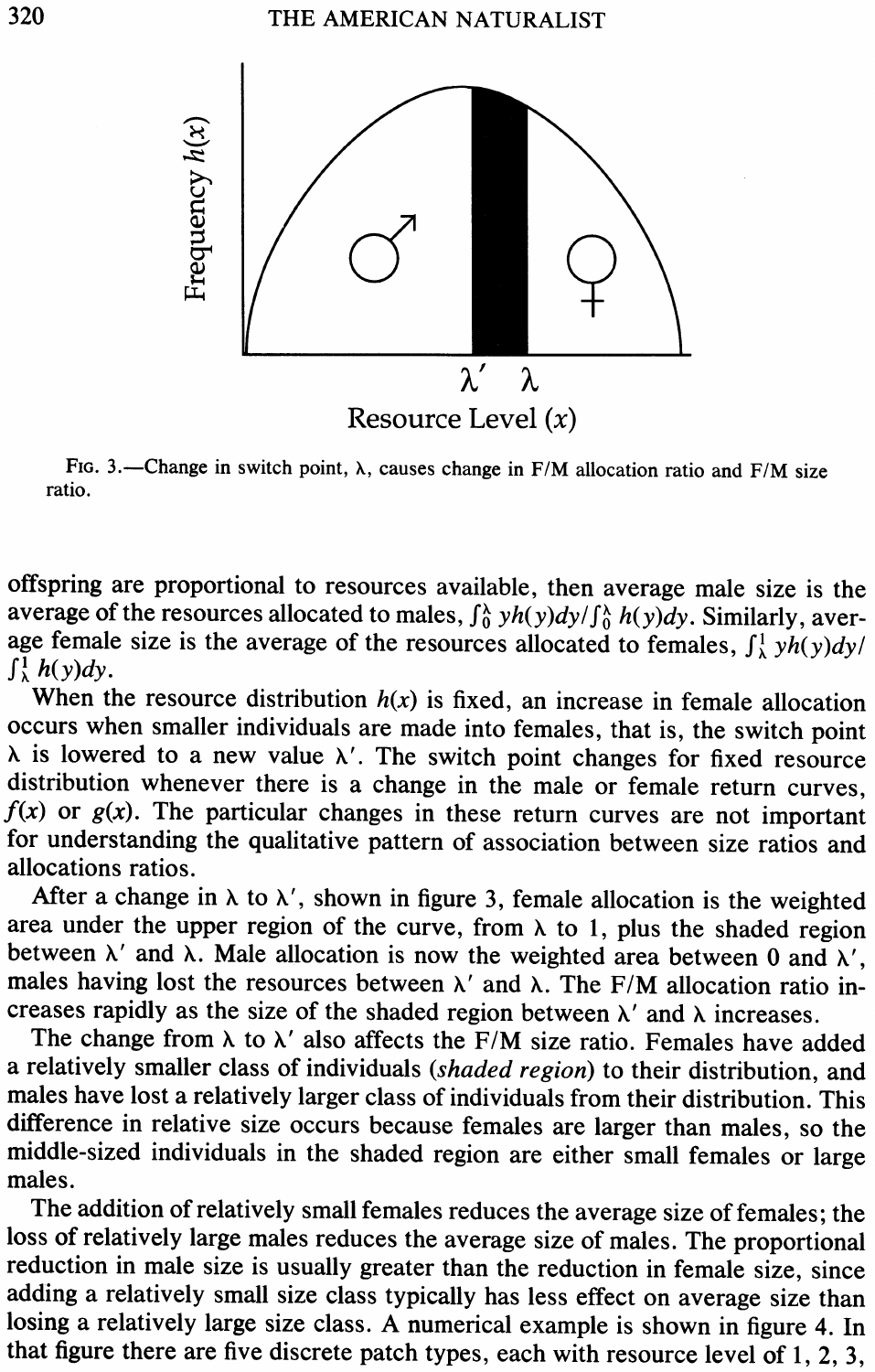|                                                                                                             | Resource Level: | $\begin{smallmatrix} \lambda' & \lambda \\ 3 & 4 \end{smallmatrix}$<br>$\overline{2}$ |     |      |
|-------------------------------------------------------------------------------------------------------------|-----------------|---------------------------------------------------------------------------------------|-----|------|
|                                                                                                             |                 | м                                                                                     | F   | F/M  |
| Switch at $\lambda \begin{cases} \text{ Allocation} \\ \text{Size} \end{cases}$                             |                 | 0.4                                                                                   | 0.6 | 1.50 |
|                                                                                                             |                 | $\overline{2}$                                                                        | 4.5 | 2.25 |
| Switch at $\lambda'$ $\left\{\n \begin{array}{c}\n \text{Allocation} \\ \text{Size}\n \end{array}\n\right.$ |                 | 0.2                                                                                   | 0.8 | 4.00 |
|                                                                                                             |                 | 1.5                                                                                   |     | 2.67 |

4.—Numerical example illustrating the positive association between F/M size ratio and F/M allocation ratio when the resource distribution is held constant and the switch point  $\lambda$  changes.

4, or 5. The five patch types are equally frequent; that is,  $h(x)$  is a discrete, uniform distribution.

Initially, the switch point  $\lambda$  is between 3 and 4, so that males are produced on patches with resource level 1, 2, or 3 and females are produced on patches with resource level 4 or 5. The proportions of resources allocated to males and females are 0.4 and 0.6, respectively, and sizes of males and females are 2 and 4.5, respectively. Now suppose that, because of changes in the return curves  $f(x)$  or  $g(x)$ , the switch point changes to  $\lambda'$  between resource levels 2 and 3. The new allocations and sizes are shown in the bottom two rows. The F/M allocation ratio has jumped from 1.5 to 4, whereas the F/M size ratio has increased a relatively small amount from 2.25 to 2.67. This shows that a reduction in  $\lambda$  tends to cause a relatively rapid increase in F/M allocation ratios and a relatively slow increase in F/M size ratios.

A similar style of argument can be used to show why F/M size ratios change rapidly and F/M allocation ratios change slowly for changes in the resource distribution,  $h(x)$ , and fixed return curves,  $f(x)$  and  $g(x)$ . The essential point is that the relative marginal returns on male and female investment are controlled mainly by the shapes of  $f(x)$  and  $g(x)$ ; thus, these curves strongly influence allocation ratios. By contrast, the resource distribution strongly influences the F/M size ratio by determining whether a fixed allocation is made to many relatively small individuals of a sex or to a few relatively large individuals of that sex.

#### DISCUSSION

There are three important assumptions that determine the species to which this model applies. First, the sex of offspring is adjusted according to available resources. This occurs when there is environmental sex determination (Bull 1983) or when parents control the sex of offspring according to available resources (Trivers and Willard 1973; Charnov et al. 1981). There is considerable evidence that parasitoids and solitary bees and wasps choose offspring sex according to the size of the host or the abundance of food for the offspring (Charnov 1982).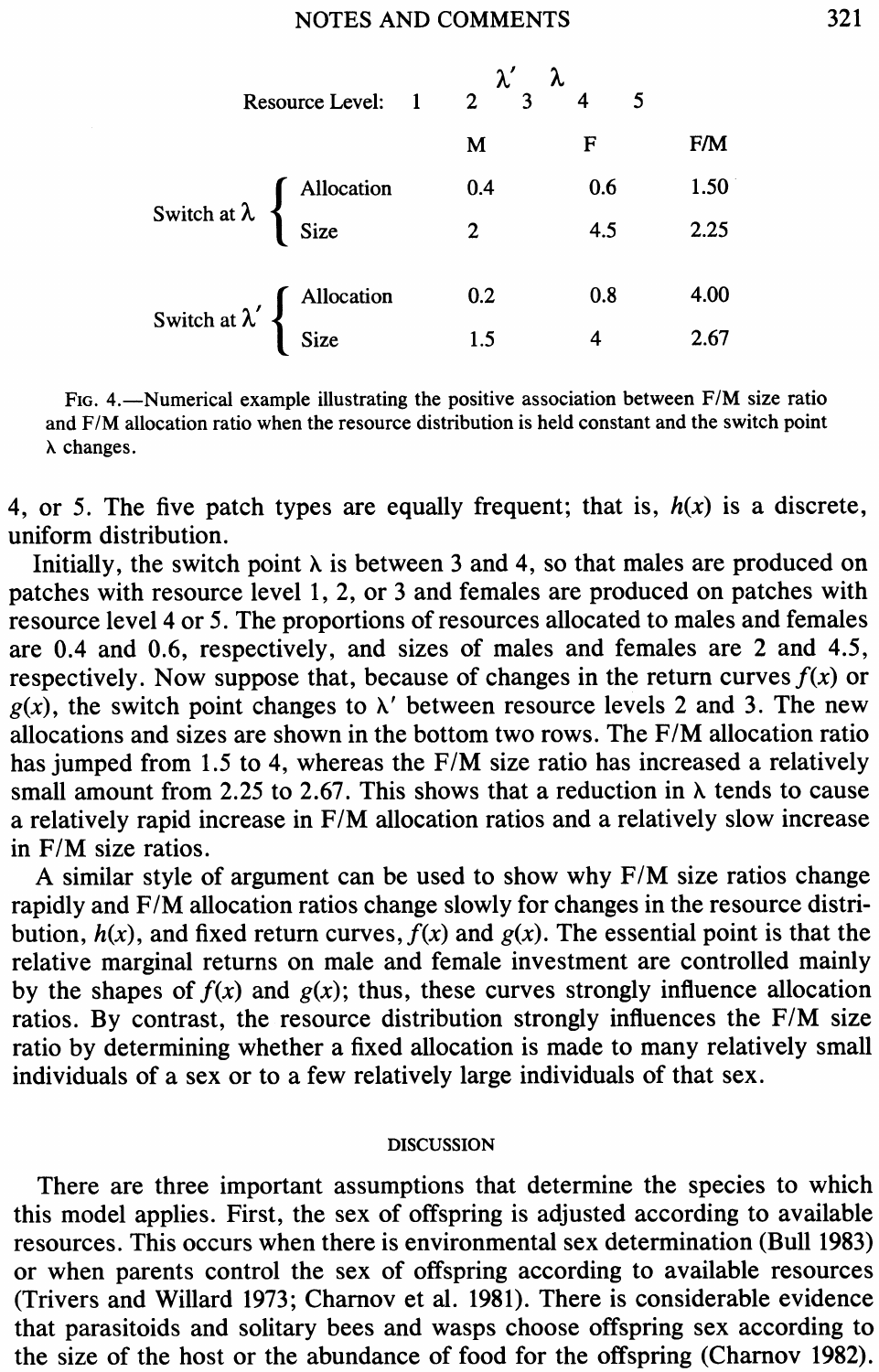Second, the resources that can be used for one offspring are (mostly) unavailable for other offspring. The particular models here assumed that resources available must be used for the next offspring produced and cannot be saved for future offspring. That assumption is true for parasitoids that lay one offspring on each host. Solitary bees and wasps that mass provision often find or build a cell that will contain one offspring, add food, and then lay one egg. That cell cannot be used for another offspring. In many cases the size of the cell determines the size of the offspring, presumably because more food is provisioned into larger cells (Krombein 1967). In other cases it appears that the time and food used for one offspring could be used for other offspring. However, various constraints may prevent the parent from freely allocating resources among a set of offspring (Frank and Crespi 1989). The theory presented here could be extended to cases in which resources may be allocated among different offspring (Frank 1987).

Third, the relation between fitness and investment is not strongly accelerating. The sex allocation patterns depend on the shapes of the curves that relate investment to fitness for males and females (Frank 1987). The fact that, in most bees and wasps, small individuals are males and large individuals are females suggests that fitness increases more rapidly with size for females than for males (Charnov et al. 1981). In most species direct male-male competition is rare; thus, it is likely that male mating success increases at a diminishing rate with size (fig. 1A). Female fecundity probably does increase with size for many species, but the relation between parental investment and the fitness of female offspring is not known. It seems unlikely that female fitness increases at a strongly accelerating rate with size (see Frank 1987 for an analysis with an accelerating female fitness function).

Fisherian equal allocation is almost universally assumed as the default prediction for natural populations. Thus, when a population-level bias is observed, most authors are compelled to invoke competition among relatives or genetic asymmetries. However, a proper economic analysis of investment and return, in the spirit of Fisher's (1958) original theory, shows that selection acting on individual sex ratios often causes biases at the population level (Frank 1987, 1990).

## ACKNOWLEDGMENTS

My research is supported by National Science Foundation grant BSR-9057331 and National Institutes of Health grants GM42403 and **BRSG-507-RR07008.**

### LITERATURE CITED

- Boomsma, J. J. 1989. Sex-investment ratios in ants: has female bias been systematically overestimated? American Naturalist 133:517-532.
- Bull, J. J. 1983. The evolution of sex determining mechanisms. Benjamin/Cummings, Menlo Park, Calif.

Charnov, E. L. 1982. The theory of sex allocation. Princeton University Press, Princeton, N.J.

Charnov, E. L., R. L. Los-den Hartogh, W. T. Jones, and J. van den Assem. 1981. Sex ratio evolution in a variable environment. Nature (London) 289:27-33.

Fisher, R. A. 1958. The genetical theory of natural selection. 2d ed. Dover, New York.

Frank, S. A. 1987. Individual and population sex allocation patterns. Theoretical Population Biology 31:47-74.